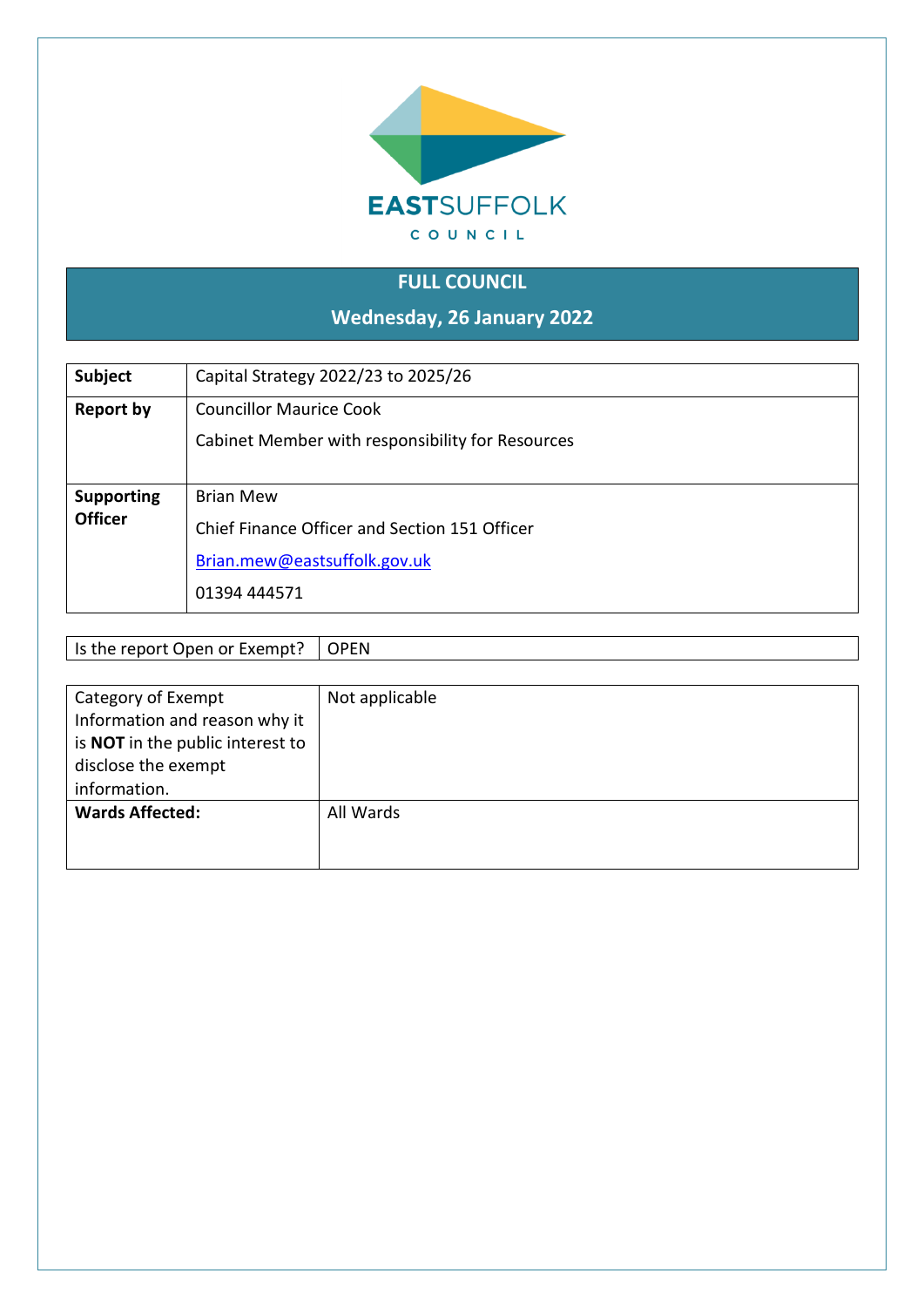## **Purpose and high-level overview**

#### **Purpose of Report:**

The Capital Strategy (*Appendix A*) gives a high-level overview of how capital expenditure, capital financing and treasury management activity contribute to the provision of local public services in East Suffolk, along with an overview of how associated risk is managed and the implications for future financial sustainability

#### **Options:**

To comply with the CIPFA Prudential code the report is required to be produced and presented to members, and consequently, no other options have been considered.

#### **Recommendation/s:**

That the Capital Strategy 2022/23 to 2025/26 be approved.

## **Corporate Impact Assessment**

#### **Governance:**

The report complies with the Charted Institute of Public Finance and Accountancy (CIPFA) Prudential Code to provide information and scrutiny on the Council's Capital Strategy.

#### **ESC policies and strategies that directly apply to the proposal:**

East Suffolk Council Strategic Plan

#### **Environmental:**

No impacts.

#### **Equalities and Diversity:**

No impacts.

**Financial:**

Management of the Council's capital budget plans and the impact on the council's cash flows transactions.

#### **Human Resources:**

No impacts.

#### **ICT:**

No impacts.

#### **Legal:**

No impacts.

**Risk:**

Noncompliance with CIPFA's Prudential Code

**External Consultees:** None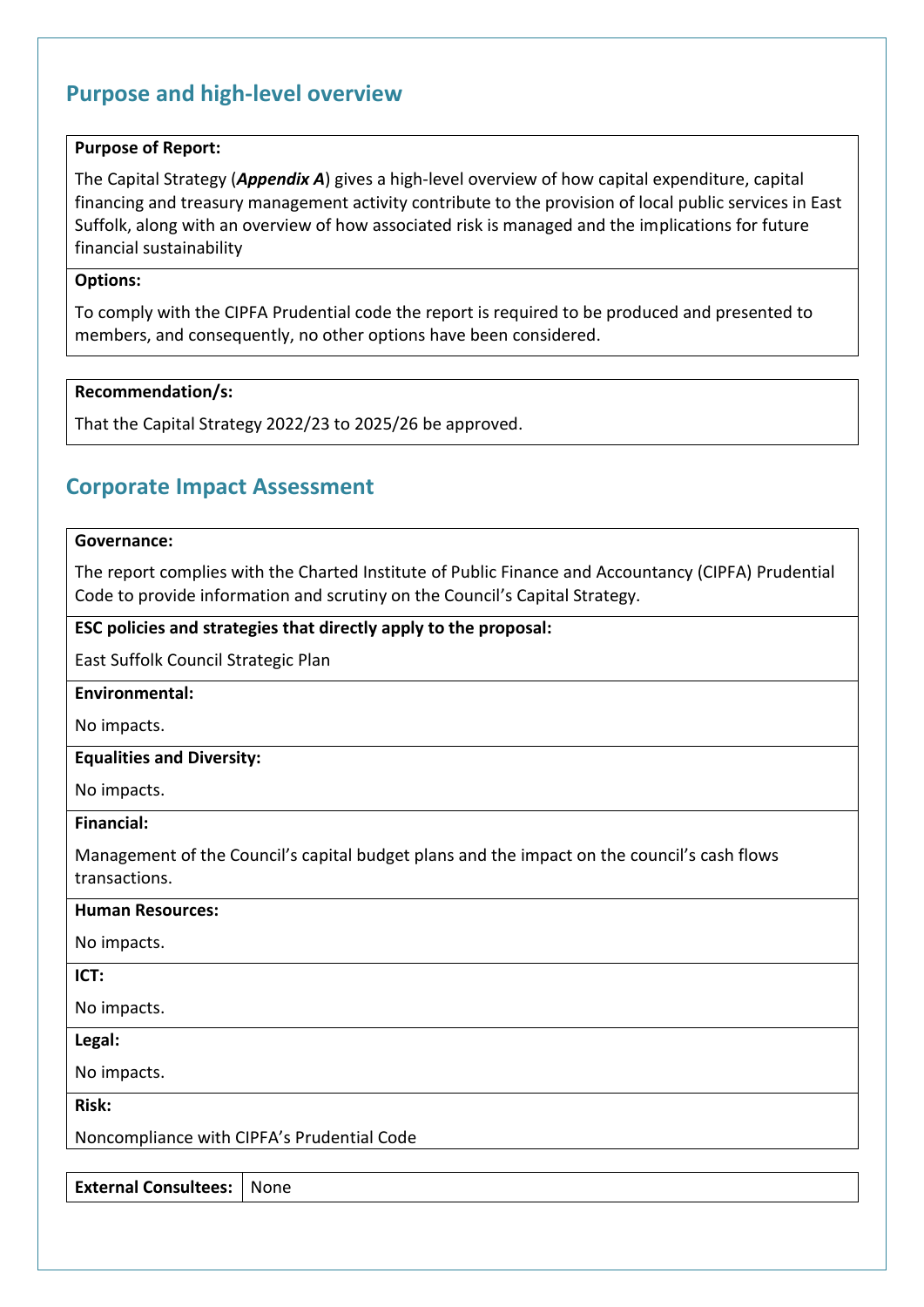# **Strategic Plan Priorities**

| proposal:                                                                                                                                           | Select the priorities of the <b>Strategic Plan</b> which are supported by this | Primary<br>priority | <b>Secondary</b><br>priorities |  |  |
|-----------------------------------------------------------------------------------------------------------------------------------------------------|--------------------------------------------------------------------------------|---------------------|--------------------------------|--|--|
|                                                                                                                                                     | (Select only one primary and as many secondary as appropriate)                 |                     |                                |  |  |
| <b>T01</b>                                                                                                                                          | <b>Growing our Economy</b>                                                     |                     |                                |  |  |
| P01                                                                                                                                                 | Build the right environment for East Suffolk                                   | $\Box$              | $\sim$                         |  |  |
| P02                                                                                                                                                 | Attract and stimulate inward investment                                        | $\Box$              |                                |  |  |
| P03                                                                                                                                                 | Maximise and grow the unique selling points of East Suffolk                    | $\Box$              | П                              |  |  |
| P04                                                                                                                                                 | <b>Business partnerships</b>                                                   | $\Box$              |                                |  |  |
| P05                                                                                                                                                 | Support and deliver infrastructure                                             | $\Box$              | П                              |  |  |
| <b>T02</b>                                                                                                                                          | <b>Enabling our Communities</b>                                                |                     |                                |  |  |
| P06                                                                                                                                                 | <b>Community Partnerships</b>                                                  | $\Box$              | $\mathbb{R}^n$                 |  |  |
| P07                                                                                                                                                 | Taking positive action on what matters most                                    |                     |                                |  |  |
| P08                                                                                                                                                 | Maximising health, well-being, and safety in our District                      | $\Box$              | П                              |  |  |
| P09                                                                                                                                                 | <b>Community Pride</b>                                                         | П                   | П                              |  |  |
| <b>T03</b>                                                                                                                                          | <b>Maintaining Financial Sustainability</b>                                    |                     |                                |  |  |
| P10                                                                                                                                                 | Organisational design and streamlining services                                | $\Box$              | П                              |  |  |
| P11                                                                                                                                                 | Making best use of and investing in our assets                                 | П                   | 区                              |  |  |
| P12                                                                                                                                                 | Being commercially astute                                                      | $\Box$              | ⊠                              |  |  |
| P13                                                                                                                                                 | Optimising our financial investments and grant opportunities                   | $\Box$              | Ø                              |  |  |
| P14                                                                                                                                                 | Review service delivery with partners                                          | П                   | П                              |  |  |
| <b>T04</b>                                                                                                                                          | <b>Delivering Digital Transformation</b>                                       |                     |                                |  |  |
| P15                                                                                                                                                 | Digital by default                                                             | $\Box$              | $\Box$                         |  |  |
| P16                                                                                                                                                 | Lean and efficient streamlined services                                        | $\Box$              | $\sim$                         |  |  |
| P17                                                                                                                                                 | Effective use of data                                                          | $\Box$              | $\Box$                         |  |  |
| P18                                                                                                                                                 | Skills and training                                                            |                     |                                |  |  |
| P19                                                                                                                                                 | District-wide digital infrastructure                                           |                     |                                |  |  |
| <b>T05</b>                                                                                                                                          | <b>Caring for our Environment</b>                                              |                     |                                |  |  |
| P <sub>20</sub>                                                                                                                                     | Lead by example                                                                | ×.                  |                                |  |  |
| P21                                                                                                                                                 | Minimise waste, reuse materials, increase recycling                            | $\mathsf{L}$        |                                |  |  |
| P22                                                                                                                                                 | Renewable energy                                                               | $\Box$              |                                |  |  |
| P <sub>23</sub>                                                                                                                                     | Protection, education, and influence                                           | П                   |                                |  |  |
| <b>XXX</b>                                                                                                                                          | <b>Governance</b>                                                              |                     |                                |  |  |
| <b>XXX</b>                                                                                                                                          | How ESC governs itself as an authority                                         | Ø                   |                                |  |  |
|                                                                                                                                                     | How does this proposal support the priorities selected?                        |                     |                                |  |  |
| Production of the Capital Strategy is a requirement under the CIPFA Prudential Code demonstrating<br>the Council's governance of its capital plans. |                                                                                |                     |                                |  |  |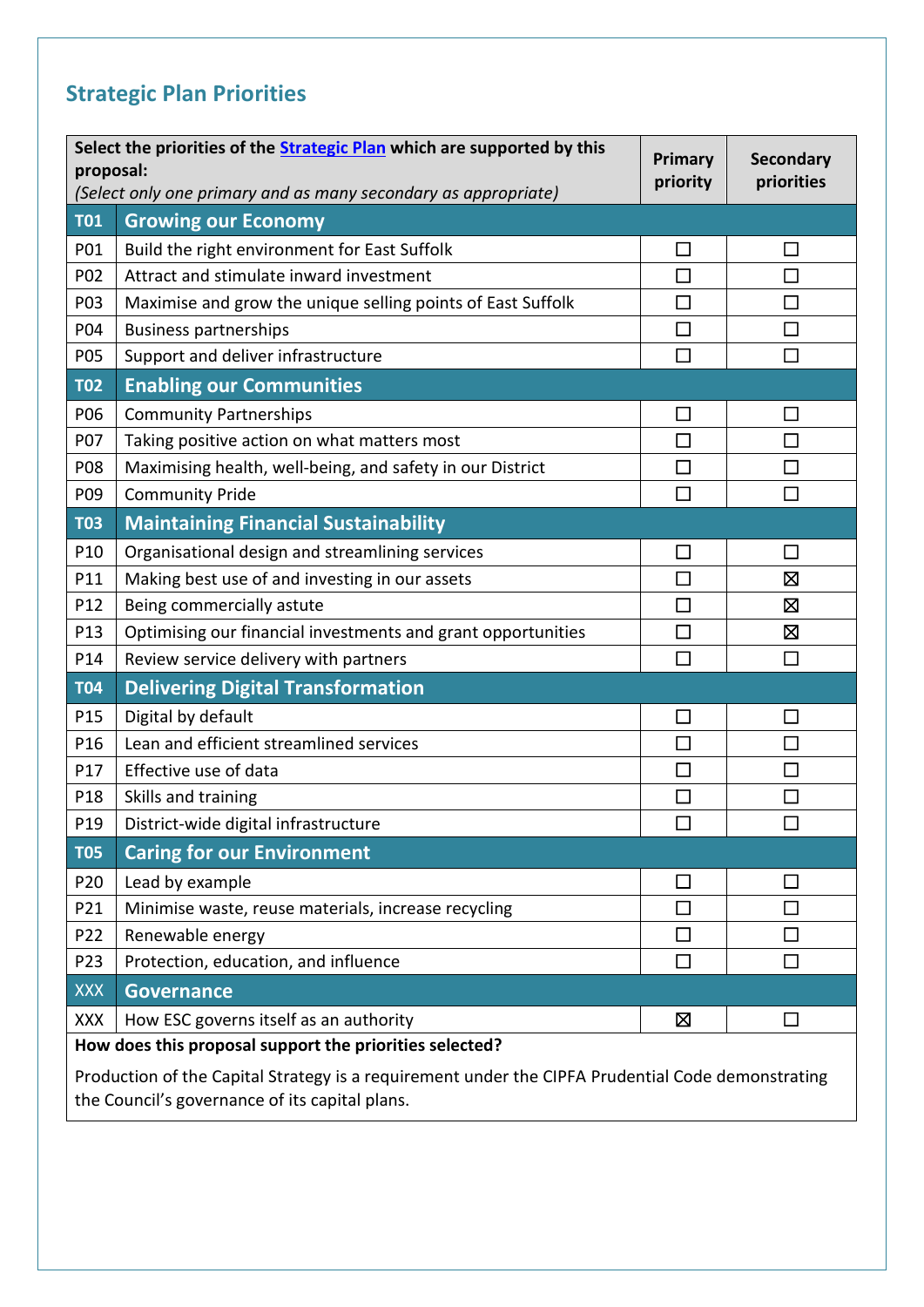# **Background and Justification for Recommendation**

| $\overline{\mathbf{1}}$ | <b>Background facts</b>                                                                                                                                                                                                                                                                                                                        |
|-------------------------|------------------------------------------------------------------------------------------------------------------------------------------------------------------------------------------------------------------------------------------------------------------------------------------------------------------------------------------------|
| 1.1                     | The Capital Strategy (Appendix A) gives a high-level overview of how capital expenditure,<br>capital financing and treasury management activity contribute to the provision of local public<br>services in East Suffolk, along with an overview of how associated risk is managed and the<br>implications for future financial sustainability. |

| $\overline{2}$ | <b>Current position</b>                                                                                                                                                                                                                                                                                                                                                                                                                              |
|----------------|------------------------------------------------------------------------------------------------------------------------------------------------------------------------------------------------------------------------------------------------------------------------------------------------------------------------------------------------------------------------------------------------------------------------------------------------------|
| 2.1            | Section 2 of the Strategy outlines the planned Capital Programme 2022/23 to 2025/26 and the<br>way in which it is to be financed, including the revised 2021/22 Capital Programme. The overall<br>planned expenditure is £334.65 million (General Fund £256.86 million and HRA £77.79 million)<br>over 2021/22 to 2025/26. The 2022/23 planned capital expenditure is £69.78 million.                                                                |
| 2.2            | Section 3 of the Strategy refers to the Asset Management Strategy, this highlights the<br>treatment of asset disposals and the continuation of the prudent policy of not anticipating<br>capital receipts before they are received.                                                                                                                                                                                                                  |
| 2.3            | Section 4 covers Treasury Management, including both borrowing and investments. Treasury<br>Management is a well-established Council activity that operates within a tightly controlled<br>framework.                                                                                                                                                                                                                                                |
| 2.4            | Section 5 presents the Council's approach to Service Investments and the joint venture<br>commitments with the Norse Group for a package of services including Refuse Collection,<br>Cleansing and Maintenance.                                                                                                                                                                                                                                      |
| 2.5            | Section 6 explores the Council's other financial liabilities, both in terms of existing<br>commitments (e.g., the Pension Fund deficit) and guarantees.                                                                                                                                                                                                                                                                                              |
| 2.6            | Section 7 explores the in-built revenue implications within the Capital Programme, its financing<br>costs and evaluates its overall "prudence, affordability and sustainability".                                                                                                                                                                                                                                                                    |
| 2.7            | Section 8 explains how the Strategy is underpinned by a systematic approach to obtaining and<br>maintaining the necessary knowledge and skills required, to operate effectively, whilst<br>(simultaneously) adequately protecting the Council's financial risk exposure and wider<br>interests.                                                                                                                                                      |
| 2.8            | The Strategy concludes in Section 9 which includes an explicit statement by the CFO in<br>accordance with the Prudential Code, providing assurance to Members that the Capital<br>Strategy as a whole is affordable, and that risk has been identified and is being adequately<br>managed. It also provides an update on the proposed implementation in the revision to the<br>Prudential Code which is currently completing the consultation stage. |

## **3 How to address current situation**

3.1 The Capital Strategy is a critical component in the delivery of many ambitions included within the Strategic Plan. It is not only essential to achieving one of the three overarching strategic priorities of the Plan ("Financial Sustainability") but is also vital in the delivery of a vast range of service development and delivery initiatives.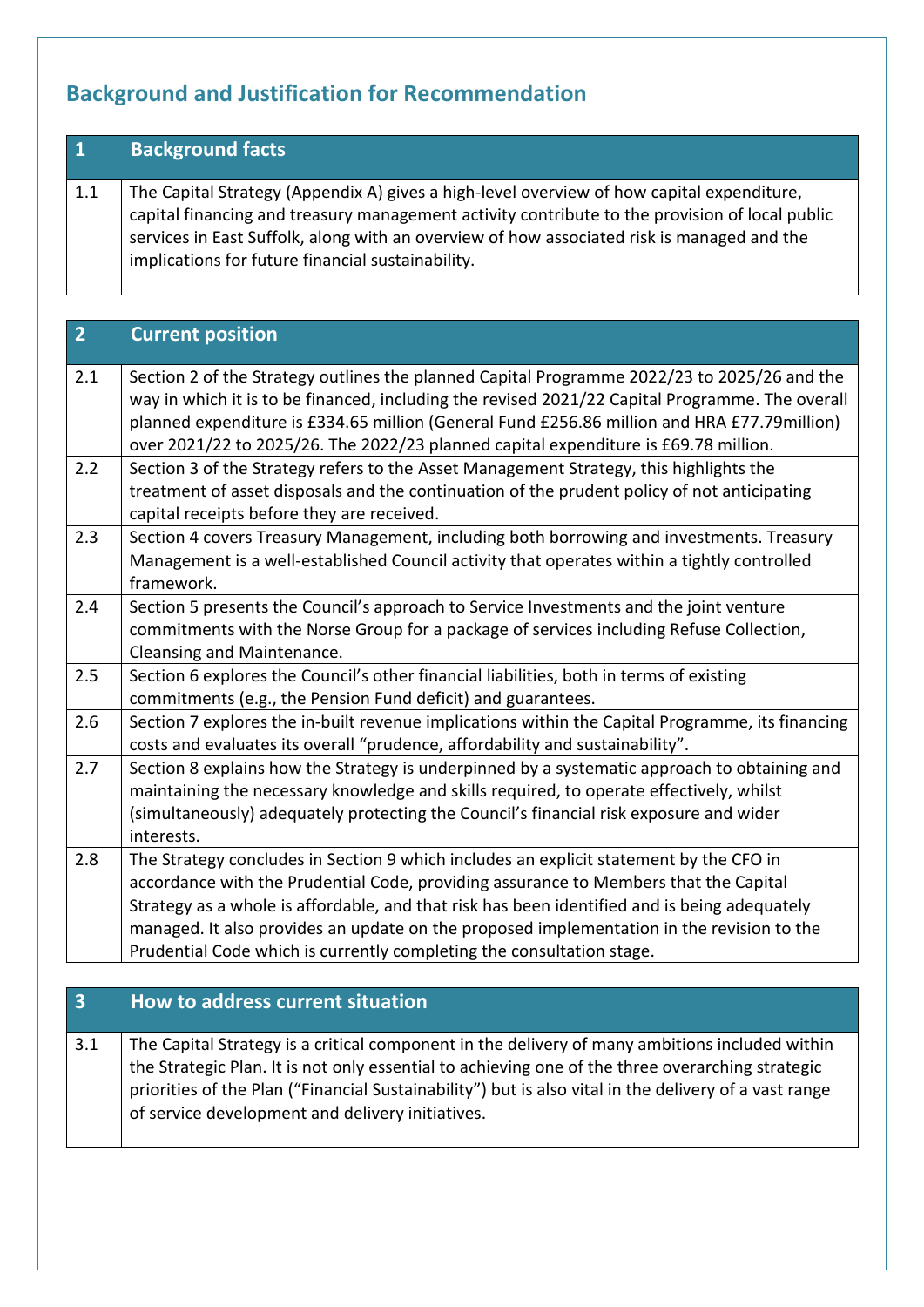| $\mathbf{A}$ | <b>Reason/s for recommendation</b>                                                                    |
|--------------|-------------------------------------------------------------------------------------------------------|
| 4.1          | Approval of the Capital Strategy by Full Council is a requirement under the CIPFA Prudential<br>Code. |

# **Appendices**

| <b>Appendices:</b> |                                     |
|--------------------|-------------------------------------|
| <b>Appendix A</b>  | Capital Strategy 2022/23 to 2025/26 |
|                    |                                     |

# **Background reference papers:**

None.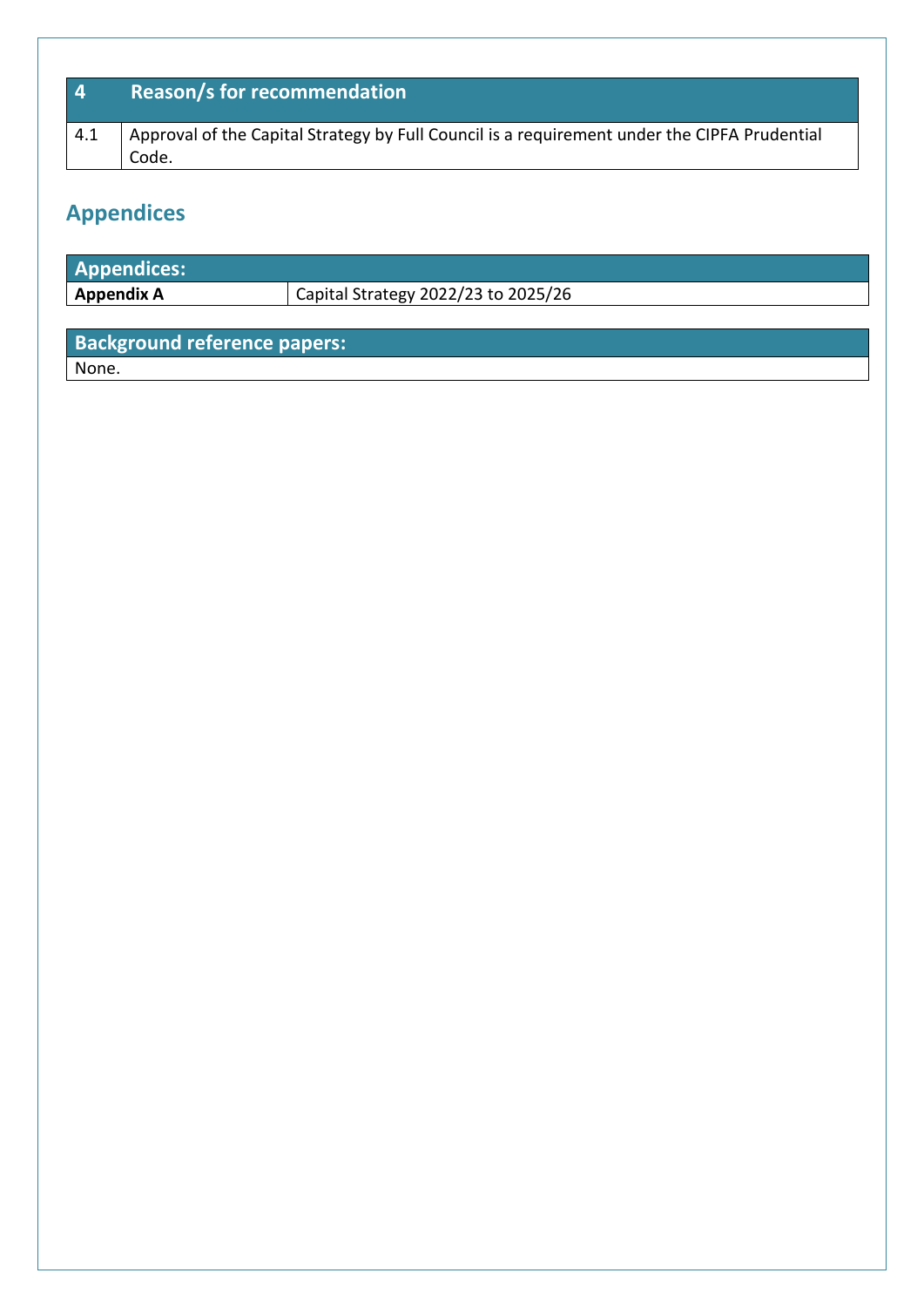#### **APPENDIX A**

### **East Suffolk Council**

#### **Capital Strategy 2022/23 – 2025/26**

#### **1) Introduction**

1.1 This Capital Strategy gives a high-level overview of how capital expenditure, capital financing and treasury management activity contribute to the provision of local public services in East Suffolk, along with an overview of how associated risk is managed and the implications for future financial sustainability. It has purposely been written in an accessible style to enhance understanding of what can be very technical areas.

#### **2) Capital Expenditure and Financing**

#### **2.1 Expenditure**

- 2.1.1 Capital expenditure occurs when the Council spends money on assets such as property or vehicles, which will be used for more than one year. In local government this includes spending on assets owned by other bodies, and loans and grants to other bodies enabling them to buy assets. The Council has some limited discretion on what counts as capital expenditure, for example individual assets costing below £10,000 are not capitalised and are charged to revenue in year.
- 2.1.2 Further details on the Council's capitalisation policy can be found in the 2020/21 Statement of Accounts:
	- Note  $1(n)$
- 2.1.3 In 2022/23, East Suffolk Council is planning total capital expenditure of £69.78 million (and £333.66 million over the next four years) as summarised in Table 1 below:

|                              | 2021/22<br>budget | 2022/23<br>budget | 2023/24<br>budget | 2024/25<br>budget | 2025/26<br>budget |
|------------------------------|-------------------|-------------------|-------------------|-------------------|-------------------|
|                              | £000's            | £000's            | £000's            | £000's            | £000's            |
| <b>General Fund Services</b> | 16,169            | 45,135            | 68,643            | 79,238            | 47.764            |
| Council Housing (HRA)        | 6,836             | 24.643            | 19,233            | 13.540            | 13,540            |
| <b>TOTAL</b>                 | 23,005            | 69,778            | 87,876            | 92,778            | 61,304            |
|                              |                   |                   |                   |                   |                   |

*Table 1: Prudential Indicator: Estimates of Capital Expenditure*

- 2.1.4 The main General Fund capital projects scheduled for 2022/23 are as follows:
	- *Felixstowe North - Garden Neighbourhood Regeneration Project (£3.5 million) -* Provision within the programme to provide a new leisure centre and associated infrastructure. This project will require significant borrowing therefore a business case will be presented to Council in respect of further progression of the Leisure Centre element of the project land and prior to any further commitment in tendering for construction and entering into new borrowing for the project.
	- *Felixstowe South – public realm and Martello Café (£1.5 million) -* Development of South Seafront area and Martello Café Felixstowe. The total project cost being £5.75m.
	- *Lowestoft Barnards Way (£3 million) –* redevelopment of site to provide start up units.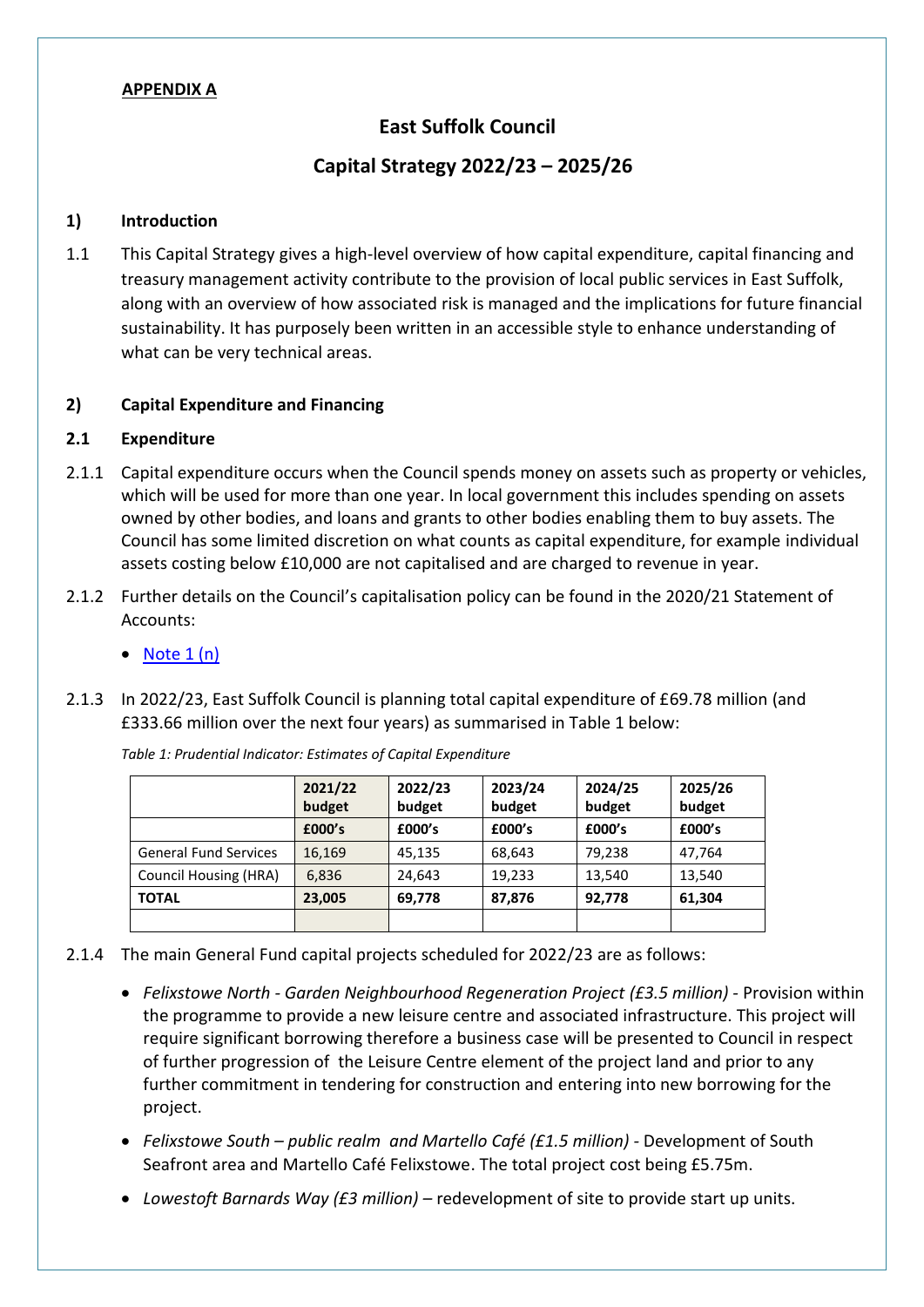- *Lowestoft Beach Hut Replacement (£1 million)* phase 2, replacement of beach huts following the demolition, reconstruction of the Cliff face and installation of beach hut frame.
- *Lowestoft Flood Risk Management/Tidal Barrier (£13.91 million)* currently the highest value scheme that the Council has with a budget allocation of £96.47 million included for Phase 1 works (Tidal Walls, Pluvial and Fluvial) and for Phase 2 works (the Tidal Gate).
- *Newcombe Road, Lowestoft – (£2.8 million)* redevelopment of site to provide start up units to facilitate regeneration in Lowestoft.
- *Pakefield Coastal Resilience project (£1.79 million) - New accelerated project due to rapid increase of coastal erosion*
- *Railway Building, Lowestoft (£1.5 million)* Purchase and development of building contained within the Railway site.
- *Southwold Caravan Site (£1.64 million)*  redevelopment and enhancement of the Caravan site.
- *Towns Fund (£4.94 million) -* Following a successful bid to the Government's £3.6 billion Towns Fund, Lowestoft was awarded £24.9 million to invest in the regeneration of the town, driving economic growth and acting as a catalyst for future investment. The Council has provisionally earmarked an additional £10m of East Suffolk Council funding (subject to business case) to facilitate these projects. Any additional award of external funding will reduce the Councils £10m commitment accordingly.
- *Thorpeness flood defence (£3.3 million)* Strengthen the soft bag defences installed in 2010/11 that were damaged by unusually high erosion pressure in 2013.
- 2.1.4 The Housing Revenue Account (HRA) is a ring-fenced account which ensures that the Council's housing does not subsidise, or is itself subsidised, by other local services. HRA capital expenditure is therefore recorded separately.
- 2.1.5 Capital investments include loans and shares made for service purposes and property to be held primarily for financial return in line with the definition in the CIPFA Treasury Management Code.

#### **2.2 Governance**

- 2.2.1 The evaluation, prioritisation, and acceptance of capital schemes onto the Capital Programme is carried out in accordance with strict criteria that ensures that new schemes reflect Council priorities and can be delivered within available resources (e.g., due priority is given to schemes yielding savings and/or generating income as well as meeting a Council priority). Proposals are shaped by senior managers in consultation with councillors and considered at the Head of Service budget meetings (in October/November each year) which also includes the Strategic Director responsible for the service area, the Chief Finance Officer (CFO) and relevant members of the finance team. The Head of Housing budget meeting also considers the HRA capital programme.
- 2.2.2 The draft Capital Programme is then subjected to formal Scrutiny prior to setting the budget followed by Full Council approval).

#### **2.3 Financing**

2.3.1 All capital expenditure must be financed, either from external sources (Government grants and other contributions), the Council's own resources (revenue, reserves, and capital receipts) or debt (borrowing and leasing). The planned financing of the above expenditure is presented in Table 2 below.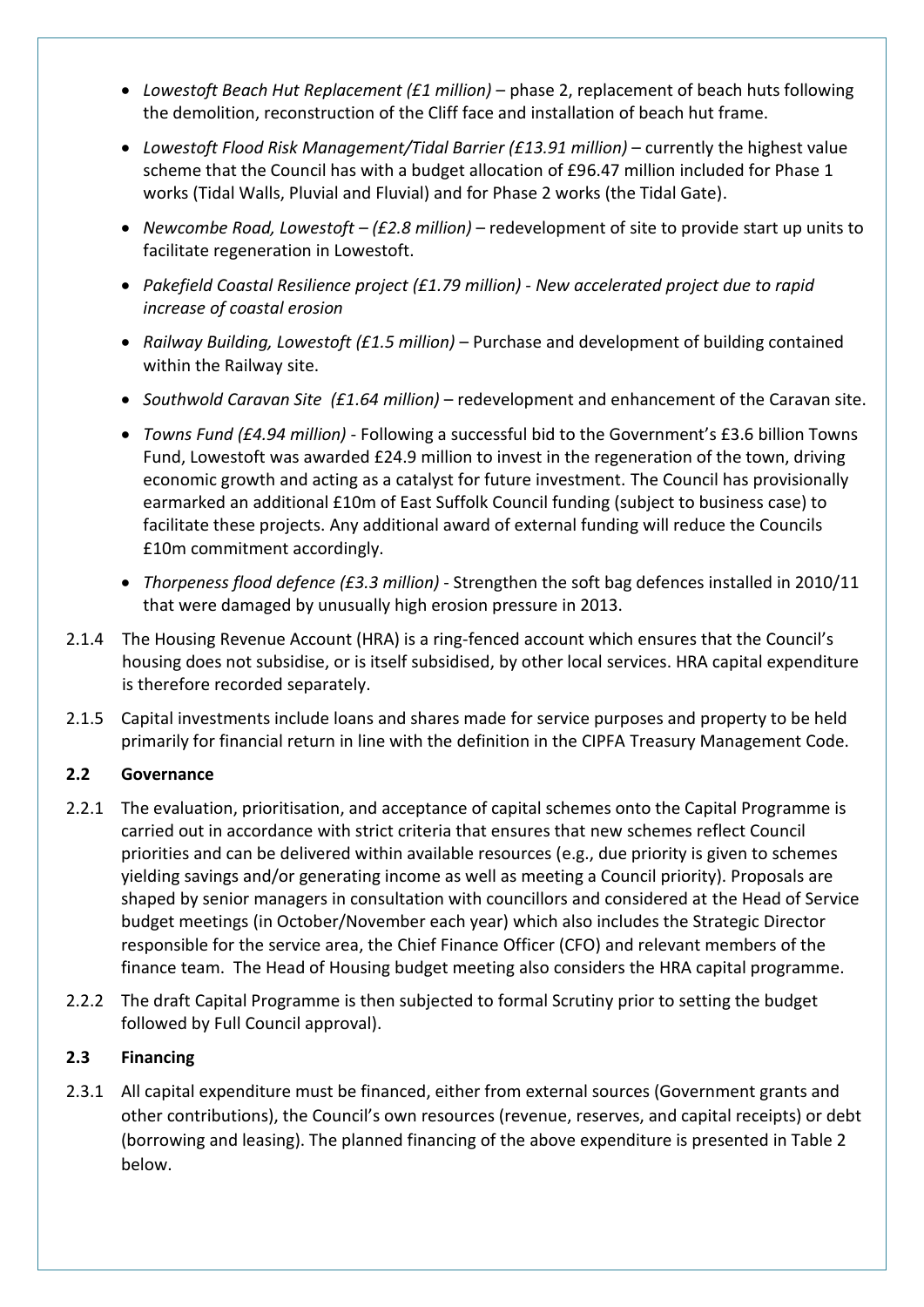| Table 2: Capital Financing          |                   |                   |                   |                   |                   |  |  |
|-------------------------------------|-------------------|-------------------|-------------------|-------------------|-------------------|--|--|
|                                     | 2021/22<br>budget | 2022/23<br>budget | 2023/24<br>budget | 2024/25<br>budget | 2025/26<br>budget |  |  |
|                                     | £000's            | £000's            | £000's            | £000's            | £000's            |  |  |
| <b>External sources</b><br>(Grants) | 5,966             | 25,698            | 37,598            | 50,238            | 45,134            |  |  |
| Revenue<br>resources                | 11.640            | 26.475            | 20,228            | 13,340            | 13,470            |  |  |
| Debt                                | 5,399             | 17,605            | 30,050            | 29,200            | 2,700             |  |  |
| <b>TOTAL</b>                        | 23,005            | 69,778            | 87,876            | 92,778            | 61,304            |  |  |

2.3.2 Debt is only a temporary source of finance, since loans and leases must be repaid, and this is therefore replaced over time by other financing, usually from revenue which is known as "Minimum Revenue Provision" (MRP). Alternatively, proceeds from selling capital assets (known as capital receipts) may be used to replace debt finance. Planned MRP and use of capital receipts are presented in Table 3 below.

|                                    | 2021/22<br><b>Actual</b> | 2022/23<br>budget | 2023/24<br>budget | 2024/25<br>budget | 2025/26<br>budget |
|------------------------------------|--------------------------|-------------------|-------------------|-------------------|-------------------|
|                                    | £000's                   | £000's            | £000's            | £000's            | £000's            |
| Minimum Revenue<br>Provision (MRP) | 1,058                    | 1,264             | 1,735             | 2,452             | 2,573             |
| Capital Receipt (HRA)              | 1,438                    | 6,292             | 8,065             | 2,450             | 2,450             |

*Table 3: Replacement of prior years' Debt Finance*

- 2.3.3 The Council's annual MRP statement can be found at Annex A below.
- 2.3.4 The Council's cumulative outstanding amount of debt finance is measured by the Capital Financing Requirement (CFR). This increases with new debt-financed capital expenditure and reduces with MRP. The CFR is expected to increase by £71.53 million between 2021/22 and 2025/26 which is due to capital projects being financed through borrowing. Based on the above figures for expenditure and financing, the Council's estimated CFR is presented in Table 4 below.

*Table 4: Prudential Indicator: Estimates of Capital Financing Requirement (CFR)*

|                                  | 2021/22<br>budget | 2022/23<br>budget | 2023/24<br>budget | 2024/25<br>budget | 2025/26<br>budget |
|----------------------------------|-------------------|-------------------|-------------------|-------------------|-------------------|
|                                  | £000's            | £000's            | £000's            | £000's            | £000's            |
| <b>General Fund services CFR</b> | 61,392            | 77,733            | 106,048           | 132,796           | 132,923           |
| Council housing (HRA) CFR        | 67,210            | 67,210            | 67,210            | 67,210            | 67,210            |
| <b>TOTAL CFR</b>                 | 128,602           | 144,943           | 173,258           | 200,006           | 200,133           |

#### **3) Asset Management**

#### **3.1 Asset Management Strategy**

3.1.1 The Council recognises the importance of ensuring that capital assets continue to be of long-term use especially against a rapidly changing operational and technological backdrop. Enhancing the management of the Council's existing asset base and looking beyond the traditional medium-term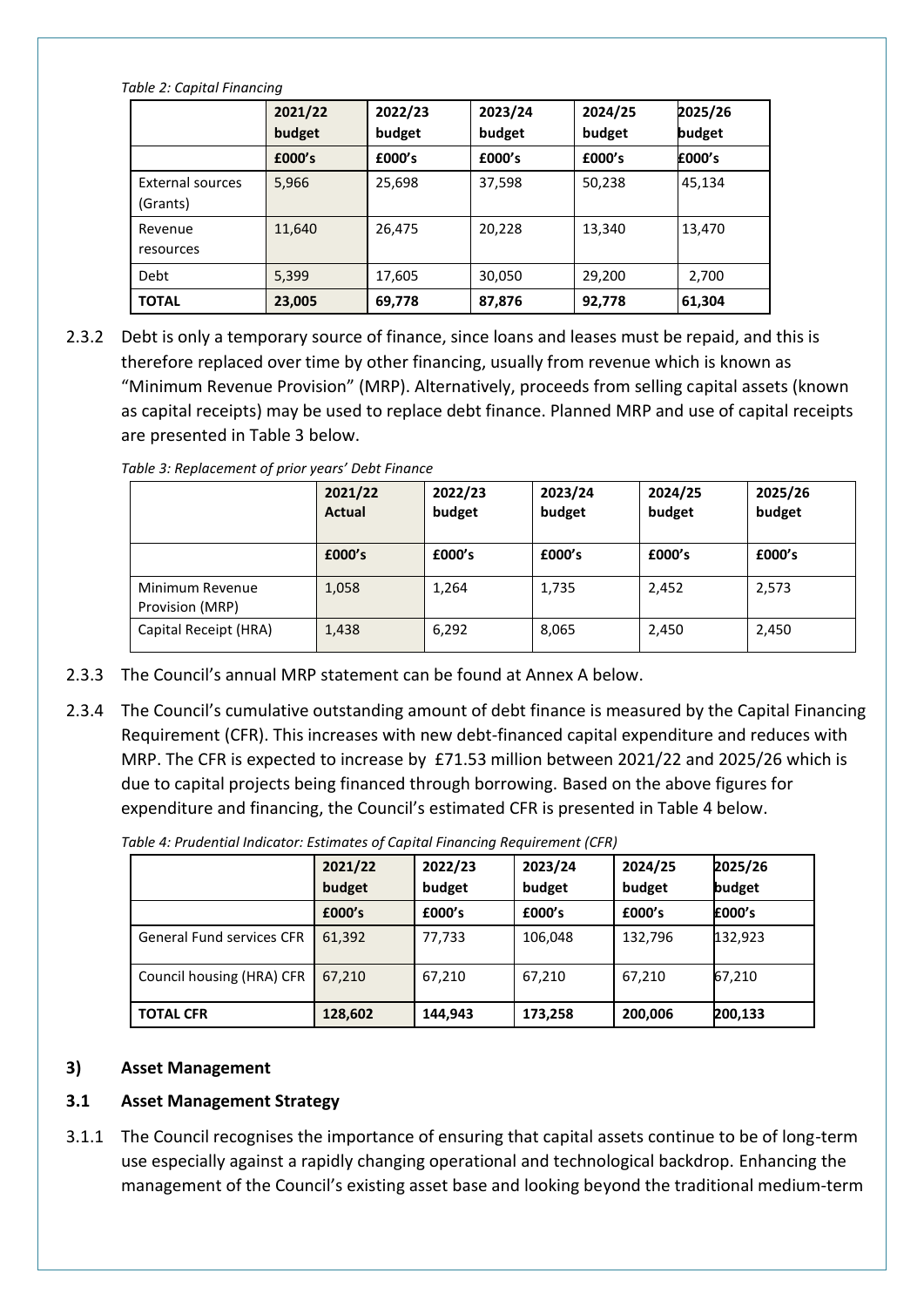financial planning horizon is a major priority. An updated Asset Management Strategy (AMS) was approved in July 2019, broken down into four key components:

- Administrative Improvements.
- Compliance and Sustainability.
- A strategic approach to assets; and
- Reducing expenditure and increasing income.

The AMS takes a longer-term view comprising:

- 'Good' information about existing assets.
- The optimal asset base for the efficient delivery of Council objectives.
- The gap between existing assets and optimal assets.
- Strategies for purchasing and constructing new assets, investment in existing assets, transferring of assets to other organisations and the disposal of surplus assets; and
- Plans for individual assets.

#### **3.2 Asset Disposals**

3.2.1 When a capital asset is no longer needed, it may be sold so that the proceeds - known as capital receipts - can be spent on new assets or to repay debt. Repayments of loans and investments also generate capital receipts. Table 5 below summarises the overall budget projections for capital receipts.

|                                    | 2020/21<br><b>Actual</b> | 2021/22<br><b>Budget</b> | 2022/23<br><b>Budget</b> | 2023/24<br><b>Budget</b> | 2024/25<br><b>Budget</b> | 2025/26<br><b>Budget</b> |
|------------------------------------|--------------------------|--------------------------|--------------------------|--------------------------|--------------------------|--------------------------|
|                                    | £000's                   | £000's                   | £000's                   | £000's                   | £000's                   | £000's                   |
| <b>General Fund</b><br>Asset sales | $-58$                    | 0                        | 0                        | 0                        | 0                        | 0                        |
| <b>HRA Asset Sales</b>             | $-1,545$                 | $-1.000$                 | 0                        | 0                        | $\Omega$                 | 0                        |
| <b>TOTAL</b>                       | $-1,603$                 | $-1.000$                 | 0                        | 0                        | 0                        | 0                        |
| General Fund<br>Loans repaid       | 160                      | 680                      | 160                      | 1,200                    | 160                      | 160                      |
| HRA Loans repaid                   | $\mathbf{0}$             | 10,766                   | $\mathbf{0}$             | 960                      | 0                        | 0                        |
| <b>TOTAL</b>                       | 160                      | 11,446                   | 160                      | 2,160                    | 160                      | 160                      |

#### *Table 5: Capital Receipts*

3.2.2 The Council operates a deliberately prudent policy of not assuming future capital receipts within its general fund capital income projections. The most significant capital receipt likely to be received during the timescale of this Strategy relates to the disposal of the former headquarters of Suffolk Coastal District Council at Melton Hill, Woodbridge and the value of capital receipts assumed within the Capital Programme will be updated to reflect this when they are realised. The redevelopment of the Jubilee Beach huts in Lowestoft will also attract a capital receipt when the beach huts are sold and revenue income on the allocation that the Council will hold for rental opportunity. The allocation of sales and rental will be determined upon completion of the project to allow for flexibility in market take up.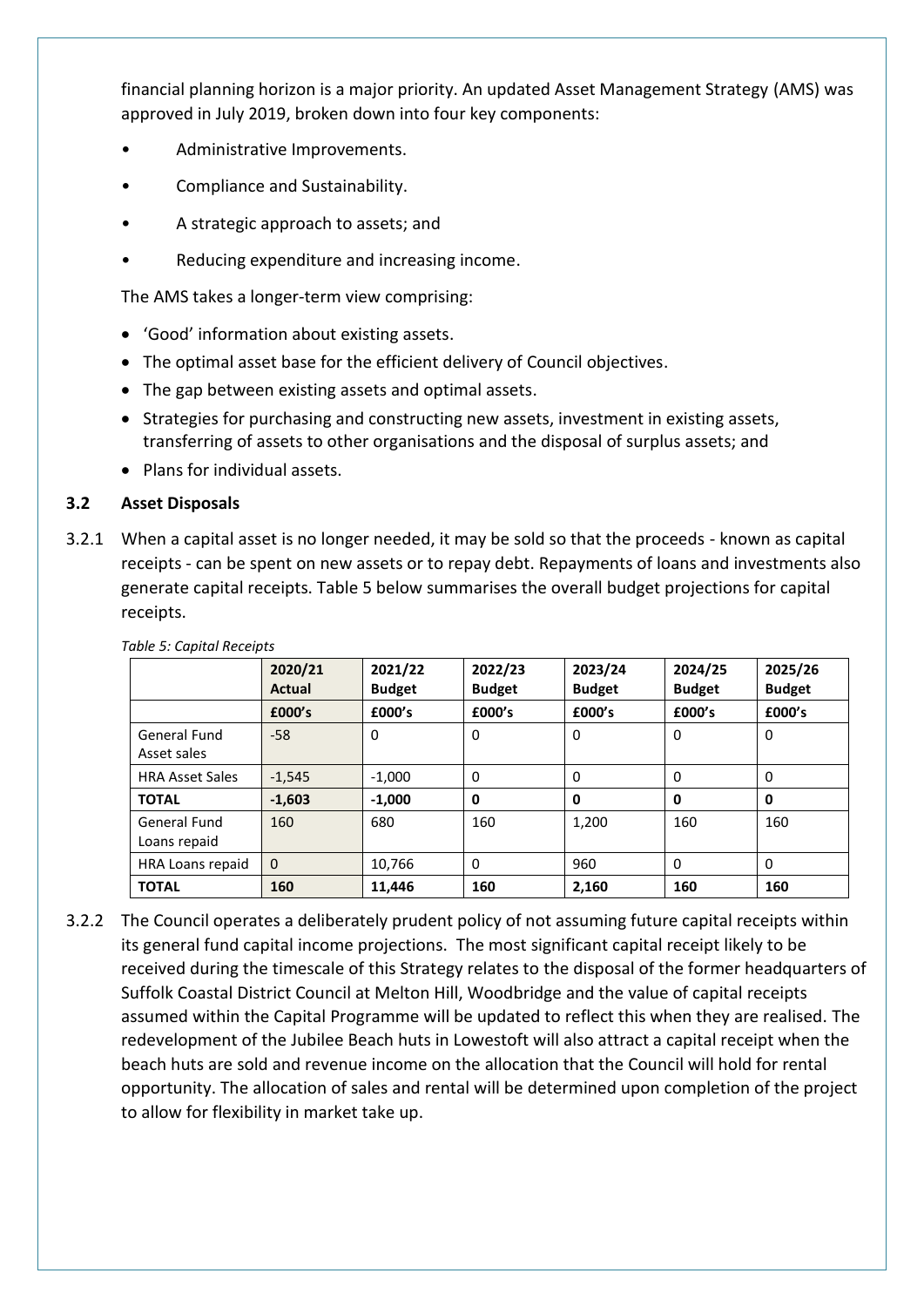#### **4) Treasury Management**

#### **4.1 Introduction**

- 4.1.1 Treasury management is concerned with keeping sufficient but not excessive cash available to meet the Council's spending needs, while managing the risks involved. Surplus cash is invested until required, while a shortage of cash will be met by borrowing, to avoid excessive credit balances or overdrafts in the bank current account. The Council is typically cash rich in the shortterm as revenue income is received before it is spent, but cash poor in the long-term as capital expenditure is incurred before being financed. The revenue cash surpluses are offset against capital cash shortfalls to reduce overall borrowing.
- 4.1.2 Due to decisions taken in the past, the Council currently (30<sup>th</sup> November 2021) has borrowing of £77.09 million at an average interest rate of 4.39% and £143 million in treasury investments at an average consolidated rate of 0.78%.

#### **4.2 Borrowing**

- 4.2.1 The Council's main objective when borrowing is to achieve a low but certain cost of finance while retaining flexibility should plans change in the future. These objectives are often conflicting, and the Council therefore seeks to strike a balance between cheap short-term loans (currently available at around 0.25%) and long-term fixed rate loans where the future cost is likely to be higher than the current 2.50%.
- 4.2.2 Projected levels of the Council's total outstanding debt (which comprises borrowing, leases and transferred debt) are shown below in Table 6, compared with the Capital Financing Requirement (Table 4 above).

|                                      | 2021/22<br>budget | 2022/23<br>budget | 2023/24<br>budget | 2024/25<br>budget | 2025/26<br>budget |
|--------------------------------------|-------------------|-------------------|-------------------|-------------------|-------------------|
|                                      | £000's            | £000's            | £000's            | £000's            | £000's            |
| Debt (incl. leases)                  | 76.985            | 94.108            | 121.654           | 150,284           | 152,470           |
| <b>Capital Financing Requirement</b> | 128,602           | 144,943           | 173,258           | 200,006           | 200,133           |

*Table 6: Prudential Indicator: Gross Debt and the Capital Financing Requirement*

4.2.3 Statutory guidance is that debt should remain below the Capital Financing Requirement, except in the short-term. As can be seen from Table 6, the Council expects to comply with this in the medium term.

#### *Liability Benchmark*

4.2.4 To compare the Council's actual borrowing against an alternative strategy, a liability benchmark has been calculated showing the minimum amount of borrowing required to keep investments at minimum liquidity level. This assumes that cash and investment balances are kept to a minimum level of £10 million at each year-end. The Liability Benchmark shows that based on the current capital plans there is no requirement to borrow in 2021/22 and 2022/23, however the Council will need to borrow in 2023/24 to 2025/26 due to the reduction in financial resources available.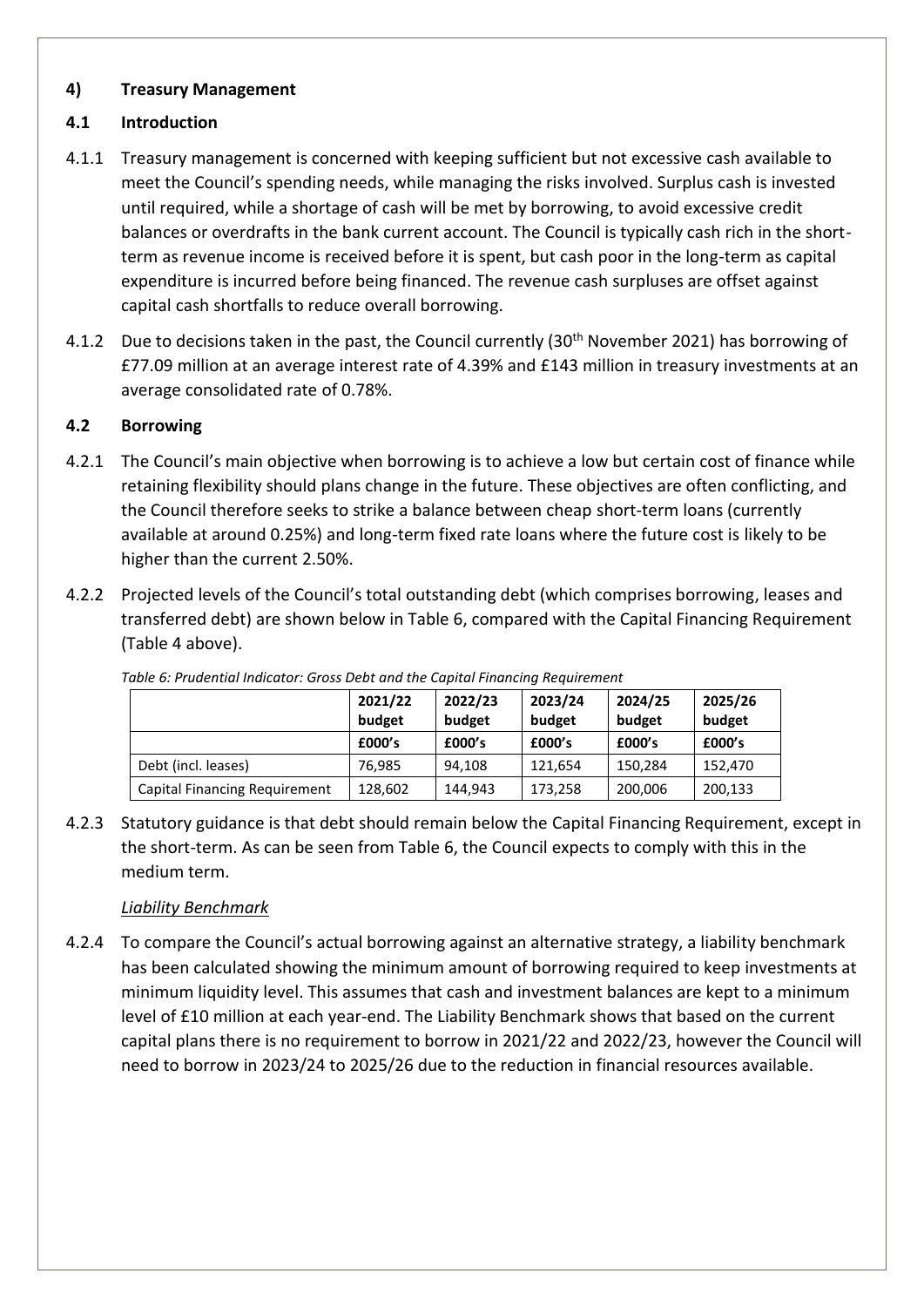*Table 7: Borrowing and the Liability Benchmark*

|                                       | 2021/22<br>forecast | 2022/23<br>forecast | 2023/24<br>forecast | 2024/25<br>forecast | 2025/26<br>forecast |
|---------------------------------------|---------------------|---------------------|---------------------|---------------------|---------------------|
|                                       | £000's              | £000's              | £000's              | £000's              | £000's              |
| <b>Outstanding Borrowing</b>          | 65,807              | 65,647              | 63,487              | 63,286              | 63,167              |
| Planned CFR Borrowing                 | 4.341               | 16,341              | 28,315              | 26,748              | 127                 |
| <b>Total Borrowing</b><br>Requirement | 70,148              | 82,078              | 91,802              | 90,034              | 63.294              |
| Liability Benchmark                   | $-46,053$           | $-24,122$           | 6,243               | 31,691              | 31,818              |

#### *Affordable Borrowing Limit*

4.2.6 The Council is legally obliged to set an affordable borrowing limit (also termed the "Authorised Limit" for external debt) each year. In line with statutory guidance, a lower "Operational Boundary" is also sets as a warning level should debt approach the limit.

|                                            | 2021/22<br>limit | 2022/23<br>limit | 2023/24<br>limit | 2024/25<br>limit | 2025/26<br>limit |
|--------------------------------------------|------------------|------------------|------------------|------------------|------------------|
|                                            | £000's           | £000's           | £000's           | £000's           | £000's           |
| Authorised limit - borrowing               | 148,380          | 148,380          | 148,380          | 148,380          | 148.380          |
| Authorised limit - leases                  | 6,620            | 6,620            | 6.620            | 6,620            | 6,620            |
| Authorised limit - total external debt     | 155,000          | 155,000          | 155,000          | 155,000          | 155,000          |
| Operational boundary - borrowing           | 146,380          | 146,380          | 146,380          | 146,380          | 146.380          |
| Operational boundary - leases              | 6,620            | 6,620            | 6,620            | 6,620            | 6,620            |
| Operational boundary - total external debt | 153,000          | 153,000          | 153,000          | 153,000          | 153,000          |

*Table 8: Prudential Indicators: Authorised Limit and Operational Boundary for External Debt*

4.2.7 Further details on borrowing are contained in the **[Treasury Management Strategy](https://eastsuffolk.cmis.uk.com/EastSuffolk/Document.ashx?czJKcaeAi5tUFL1DTL2UE4zNRBcoShgo=enwSP0tTuJdi8J3u9j9jgwEmPtye8livo7t%2bA3%2bZCJZ5%2f09VT4ou%2fA%3d%3d&rUzwRPf%2bZ3zd4E7Ikn8Lyw%3d%3d=pwRE6AGJFLDNlh225F5QMaQWCtPHwdhUfCZ%2fLUQzgA2uL5jNRG4jdQ%3d%3d&mCTIbCubSFfXsDGW9IXnlg%3d%3d=hFflUdN3100%3d&kCx1AnS9%2fpWZQ40DXFvdEw%3d%3d=hFflUdN3100%3d&uJovDxwdjMPoYv%2bAJvYtyA%3d%3d=ctNJFf55vVA%3d&FgPlIEJYlotS%2bYGoBi5olA%3d%3d=NHdURQburHA%3d&d9Qjj0ag1Pd993jsyOJqFvmyB7X0CSQK=ctNJFf55vVA%3d&WGewmoAfeNR9xqBux0r1Q8Za60lavYmz=ctNJFf55vVA%3d&WGewmoAfeNQ16B2MHuCpMRKZMwaG1PaO=ctNJFf55vVA%3d)** 

#### **4.3 Investments**

4.3.1 Treasury investments arise from receiving cash before it is paid out again. Investments made for service reasons or for pure financial gain are not generally considered to be part of treasury management.

*(Treasury Management) Investment Strategy*

- 4.3.2 The Council's [Investment Strategy](https://eastsuffolk.cmis.uk.com/EastSuffolk/Document.ashx?czJKcaeAi5tUFL1DTL2UE4zNRBcoShgo=enwSP0tTuJdi8J3u9j9jgwEmPtye8livo7t%2bA3%2bZCJZ5%2f09VT4ou%2fA%3d%3d&rUzwRPf%2bZ3zd4E7Ikn8Lyw%3d%3d=pwRE6AGJFLDNlh225F5QMaQWCtPHwdhUfCZ%2fLUQzgA2uL5jNRG4jdQ%3d%3d&mCTIbCubSFfXsDGW9IXnlg%3d%3d=hFflUdN3100%3d&kCx1AnS9%2fpWZQ40DXFvdEw%3d%3d=hFflUdN3100%3d&uJovDxwdjMPoYv%2bAJvYtyA%3d%3d=ctNJFf55vVA%3d&FgPlIEJYlotS%2bYGoBi5olA%3d%3d=NHdURQburHA%3d&d9Qjj0ag1Pd993jsyOJqFvmyB7X0CSQK=ctNJFf55vVA%3d&WGewmoAfeNR9xqBux0r1Q8Za60lavYmz=ctNJFf55vVA%3d&WGewmoAfeNQ16B2MHuCpMRKZMwaG1PaO=ctNJFf55vVA%3d) is to prioritise security and liquidity over yield; focussing on minimising risk rather than maximising returns. Cash that is likely to be spent in the near term is invested securely, for example with other local authorities or selected high-quality banks, to minimise the risk of loss.
- 4.3.3 Table 9 below summarises the Council's current and forecast treasury investments.

|                         | 2021/22<br>current | 2022/23<br>forecast | 2023/24<br>forecast | 2024/25<br>forecast | 2025/26<br>forecast |
|-------------------------|--------------------|---------------------|---------------------|---------------------|---------------------|
|                         | £000's             | £000's              | £000's              | £000's              | £000's              |
| Near-term investments   | 75,000             | 75,000              | 70,000              | 60,000              | 50,000              |
| Longer-term investments | 40,000             | 25,000              | 20,000              | 20,000              | 20,000              |
| <b>TOTAL</b>            | 115,000            | 100,000             | 90,000              | 80,000              | 70,000              |

*Table 9: Treasury Management Investments*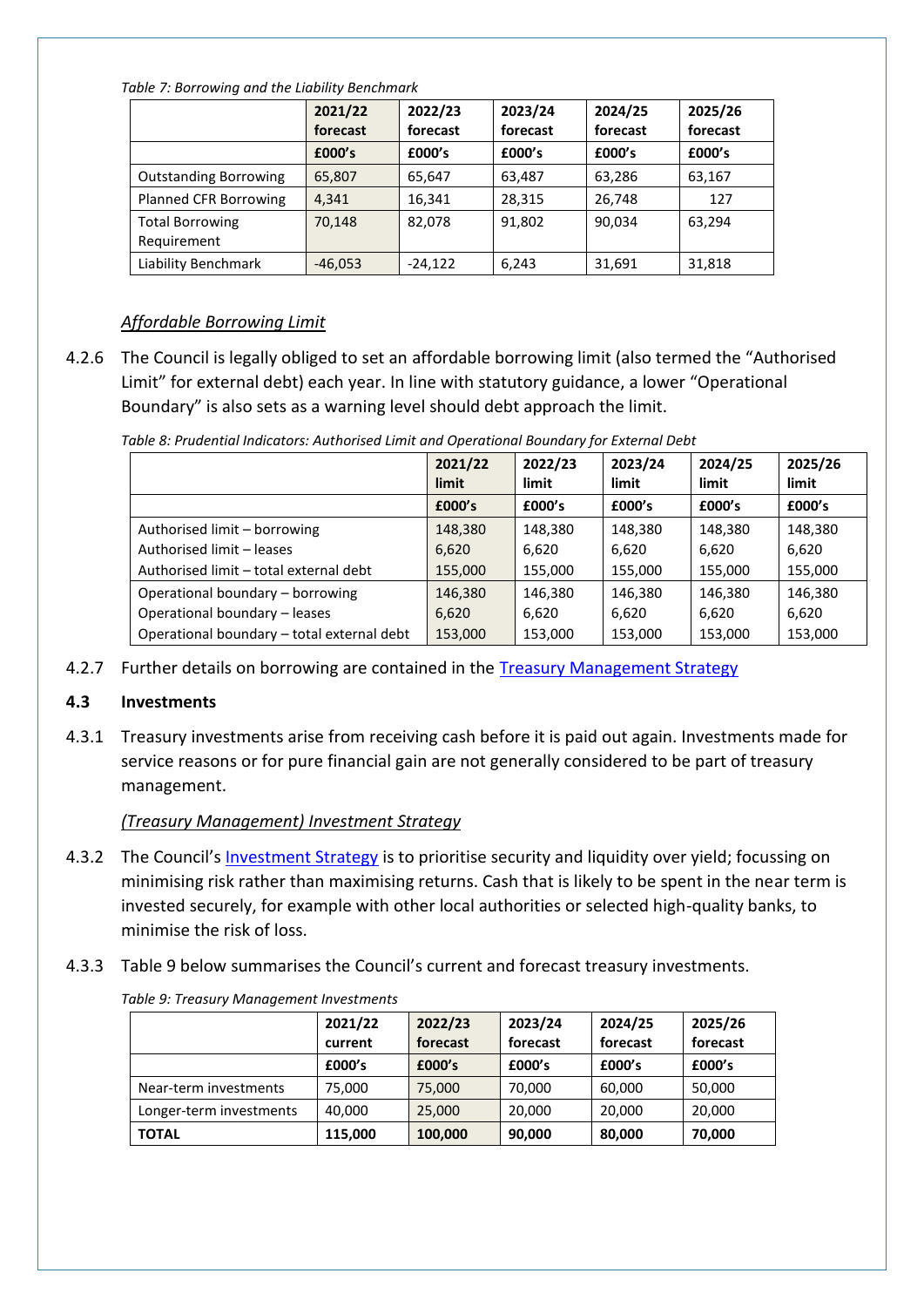#### **4.4 Risk Management**

4.4.1 The effective management and control of risk are prime objectives of the Authority's treasury management activities. The treasury management strategy therefore sets out various indicators and limits to constrain the risk of unexpected losses and details the extent to which financial derivatives may be used to manage treasury risks.

#### **4.5 Governance**

4.5.1 Treasury management decisions are made daily and are therefore delegated to the CFO, who must act in line with the Treasury Management Strategy approved by the Council. Annual outturn reports on treasury management are also approved by the Council (following recommendation from Audit and Governance Committee), whereas mid-year updates are reported exclusively to the Audit and Governance Committee.

#### **5) Investments for Service Purposes**

- 5.1 As published in the Councils Statement of Accounts 2020/21 at 31<sup>st</sup> March 2021, the Council held net investments as follows:
	- Suffolk Coastal Norse Limited the Council has held a 20% equity share since April 2009. The Council's share of Net Assets / (Liabilities) at  $31<sup>st</sup>$  March 2020 was (£587,000); and
	- Waveney Norse Limited the Council has held a 19.9% equity share since April 2008. The Council's share of Net Assets / (Liabilities) at 31<sup>st</sup> March 2020 was £500,000.

#### *Governance*

5.3 Decisions on service investments are made by the Council's Cabinet and require the support of a full business case. The Council is also represented on the boards of both Norse joint venture companies.

#### **6) Other Liabilities**

- 6.1.1 Outstanding Commitments
- 6.1.2 The Council also has the following outstanding commitments:
	- A commitment to achieve a fully funded position on the Pension Fund (over a 20-year period from 2013 to 2033). The deficit was valued at £84.28 million as at 31<sup>st</sup> March 2021, from 2020/21 the deficit payment was incorporated into the primary employers' pension contribution rate rather than an annual lump sum payment; and
	- The Council has also set aside £13.24 million (as at 31<sup>st</sup> March 2021) to cover the financial risk associated with Business Rates appeals lodged with the Valuation Office Agency (VOA).

#### **6.2 Guarantees**

6.2.1 The Council became "self-financing" in respect of its retained housing stock (in the former Waveney district) from April 2012. The self-financing regime applied to all authorities and replaced the former housing subsidy system whereby the Council made annual subsidy payments to the Government funded from its HRA. Its introduction entailed a one-off redistribution of 'debt' between local authorities, and locally this resulted in the Council taking on PWLB loans, which it is required to service (instead of making housing subsidy payments).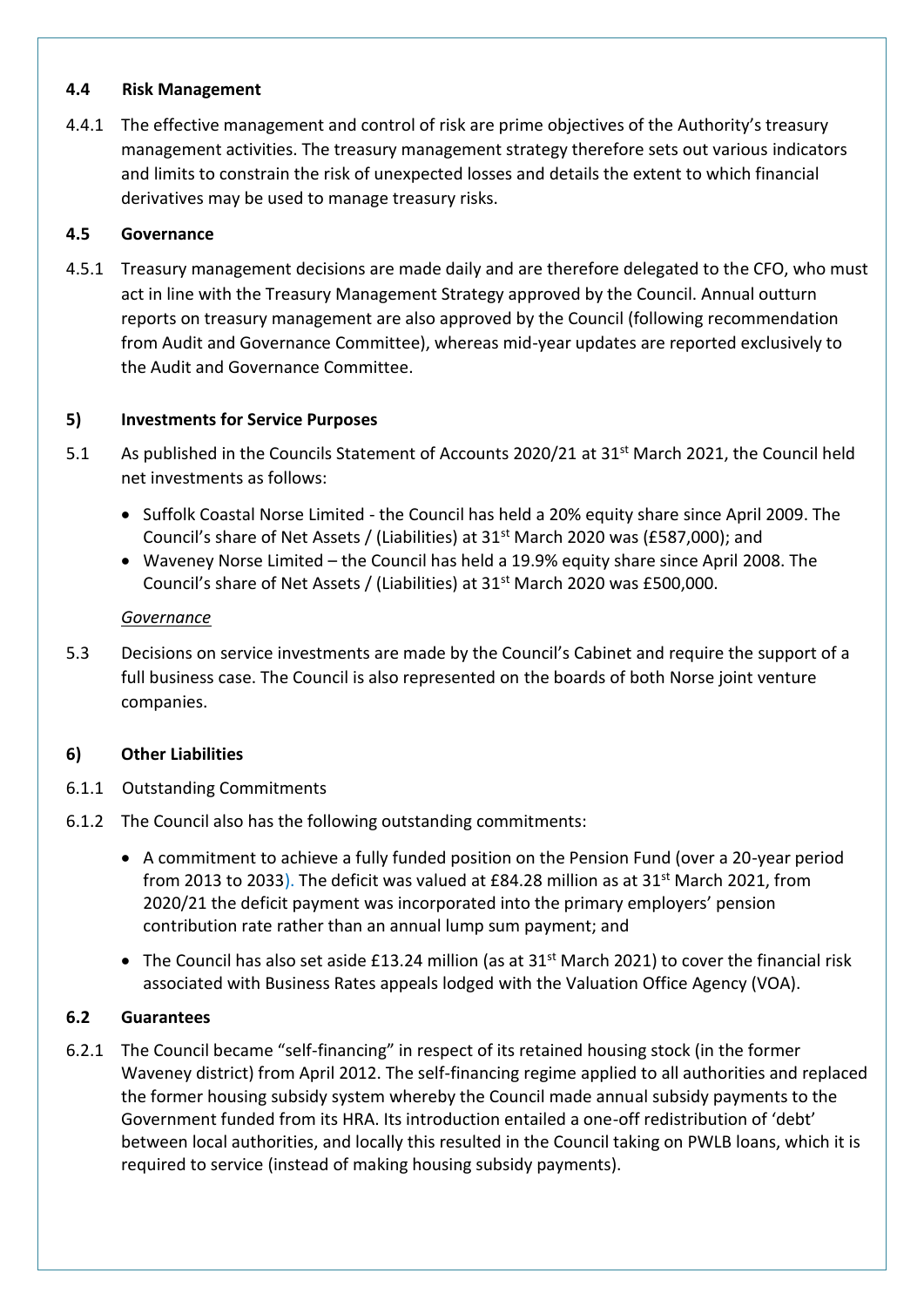6.2.2 A 30-year Business Plan for the Council's HRA has been developed, which is currently generating sufficient rental income each year to run an efficient and effective housing management service, whilst at the same time servicing the outstanding debt (which is scheduled for repayment in full by March 2042 i.e., within the 30-year timeframe). However, if the HRA is unable to repay the outstanding debt at any point in the future, the Council (through its General Fund) is liable to repay any remaining balance. The remaining balance on HRA debt as at 31<sup>st</sup> March 2021 was £71 million.

#### **6.3 Governance**

6.3.1 Decisions on incurring new discretionary liabilities are taken by Directors and Heads of Service in consultation with the CFO. For example, in accordance with the Financial Procedure Rules (Part 3 of the Constitution, Paragraph 2.1.25)**,** credit arrangements – such as leasing agreements – cannot be entered into without the prior approval of the CFO.

#### **7) Revenue Implications**

#### **7.1 Financing Cost**

7.1.1 Although capital expenditure is not charged directly to the revenue budget, interest payable on loans and MRP are charged to revenue, offset by any investment income receivable. The net annual charge is known as financing costs; this is compared to the net revenue stream i.e., the amount funded from Council Tax, Business Rates, and general Government grants.

|                                  | 2021/22<br>budget | 2022/23<br>budget | 2023/24<br>budget | 2024/25<br>budget | 2025/26<br>budget |
|----------------------------------|-------------------|-------------------|-------------------|-------------------|-------------------|
|                                  | £000's            | £000's            | £000's            | £000's            | £000's            |
| Financing Costs (£m)             | 838               | 1,005             | 1,395             | 2,069             | 2,190             |
| Proportion of Net Revenue Stream | 2.88%             | 3.54%             | 4.77%             | 6.87%             | 7.27%             |

*Table 10: Prudential Indicator: Proportion of Financing Costs to Net Revenue Stream (General Fund)*

*Table 11: Prudential Indicator: Proportion of Financing Costs to Net Revenue Stream (HRA)*

|                                  | 2021/22<br>budget | 2022/23<br>budget | 2023/24<br>budget | 2024/25<br>budget | 2025/26<br>budget |
|----------------------------------|-------------------|-------------------|-------------------|-------------------|-------------------|
|                                  | £000's            | £000's            | £000's            | £000's            | £000's            |
| Financing Costs (£m)             | 4.312             | 7.917             | 5,739             | 7.125             | 7,125             |
| Proportion of Net Revenue Stream | 20.25%            | 36.52%            | 25.85%            | 31.30%            | 31.30%            |

7.1.2 Due to the very long-term nature of capital expenditure and financing, the revenue budget implications of expenditure incurred in the next few years will extend for many [occasionally up to 50] years into the future.

#### **7.2 "Prudence, Affordability and Sustainability"**

7.2.1 The CFO is satisfied that the proposed Capital Programme (Section 2) is prudent, affordable, and sustainable based on the following:

#### *Prudence*

• Prudential indicators 10 and 11 presented above (Paragraph 8.1.1) are within expected and controllable parameters. Thus: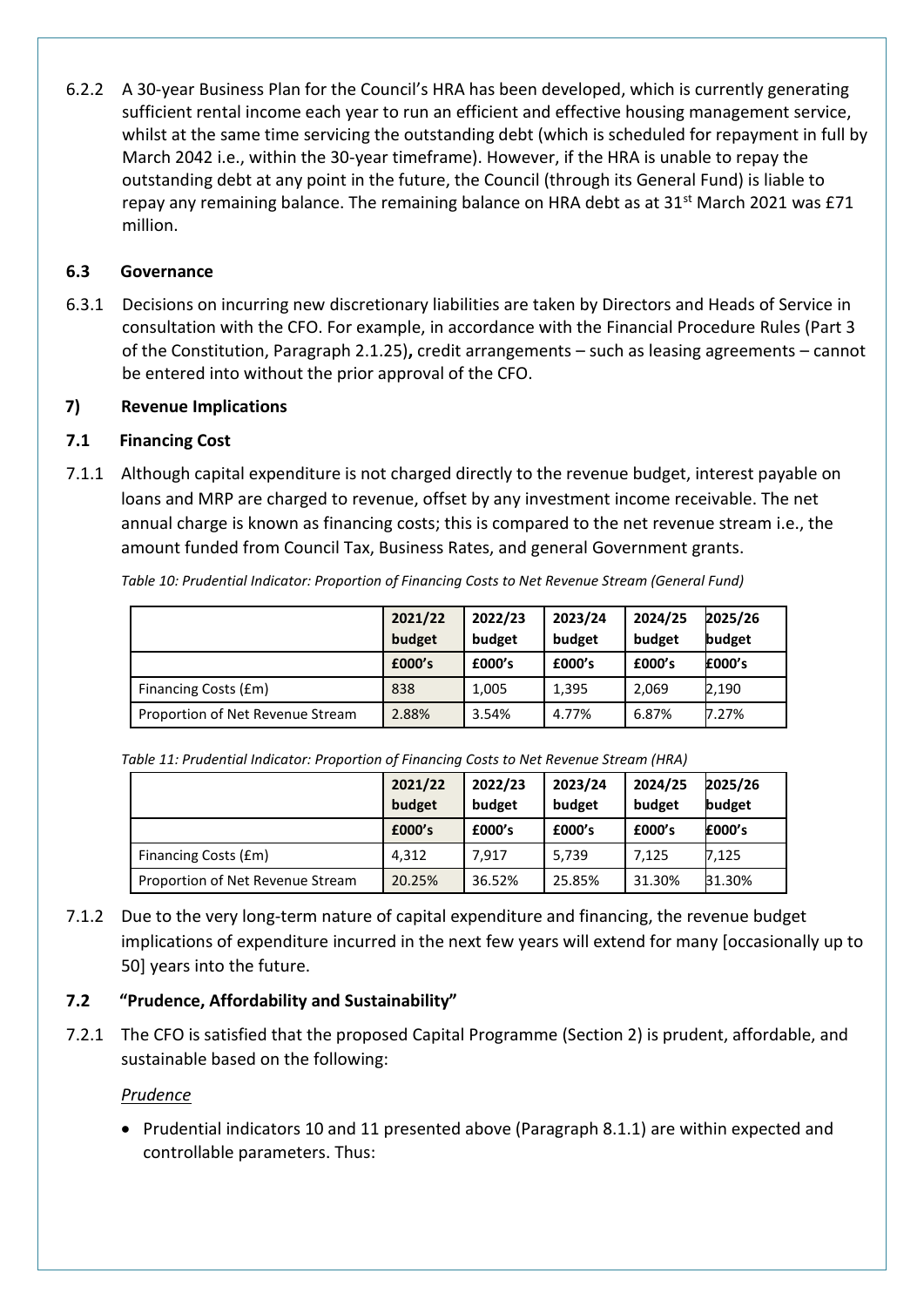- *Prudential Indicator 10 (General Fund) - Proportion of Financing Costs to Net Revenue Stream*  – the growth in financing costs reflects the Council's ambitions for capital investment in its strategic priorities over the medium-term.
- *Prudential Indicator 11 (HRA) - Proportion of Financing Costs to Net Revenue Stream –* the indicator profile mirrors the HRA 30-Year Business Plan, which is a fully-costed strategy that will see all outstanding debt repaid by 2042/43.
- *Underlying Prudent Assumptions* a prudent set of assumptions have been used in formulating the Capital Programme. This is illustrated in the approach to capital receipts whereby the proceeds are not assumed within projections until the associated sale is completed and the money received by the Council; and
- *Repairs and Maintenance* the approach to asset maintenance is professionally guided with assets maintained in a condition commensurate with usage and expected life, addressing those items that could affect ongoing and future maintenance, in the most appropriate and costeffective manner.

#### *Affordability*

- The estimated general fund 'revenue consequences' of the Capital Programme (£6.659 million over four years) have been included in the draft 2022/23 Budget and Medium-Term Financial Strategy (MTFS), extending to 2025/26; and
- The MTFS is underpinned by a Reserves Strategy, which includes contingency funds in the event that projections are not as expected (further supported by CFO report to Council under Section 25 of the Local Government Act 2003 on the robustness of estimates and the adequacy of financial reserves and balances).

#### *Sustainability*

- Capital schemes that are expected to deliver long-term revenue savings and regenerate the area are given due priority. For example, the Lowestoft Tidal Barrier (unlocking brownfield development sites and providing a boost to future income from Business Rates and Council Tax), the Towns Fund Project which will look to regenerate Lowestoft Town Centre and seek to attract external interest and investment in the Town.
- As explained in Section 3.1 above, the Asset Management Strategy represents an enhancement to the Council approach to asset planning through (especially) taking a longer-term view. This includes providing for future operational need, balancing the requirement to achieve optimal performance, whilst taking account of technological change and managing the risk of obsolescence.

#### **8) Knowledge and Skills**

#### **8.1 Officers**

- 8.1.1 The Council employs professionally qualified and experienced staff in senior positions with responsibility for making capital expenditure, borrowing and investment decisions. Most notably:
	- *Finance* the Chief Finance Officer (CFO) is a qualified (CIPFA) accountant with many years of experience. The Council sponsors junior staff to study for relevant professional qualifications including AAT, CIPFA and ACCA. The Council also pays for (and ensures attendance on) training courses and conferences across all aspects of accounting, including (especially) Treasury Management to keep professional client status under "MIFID II" (the "Markets in Financial Instruments Directive", incorporated into UK law in November 2017); and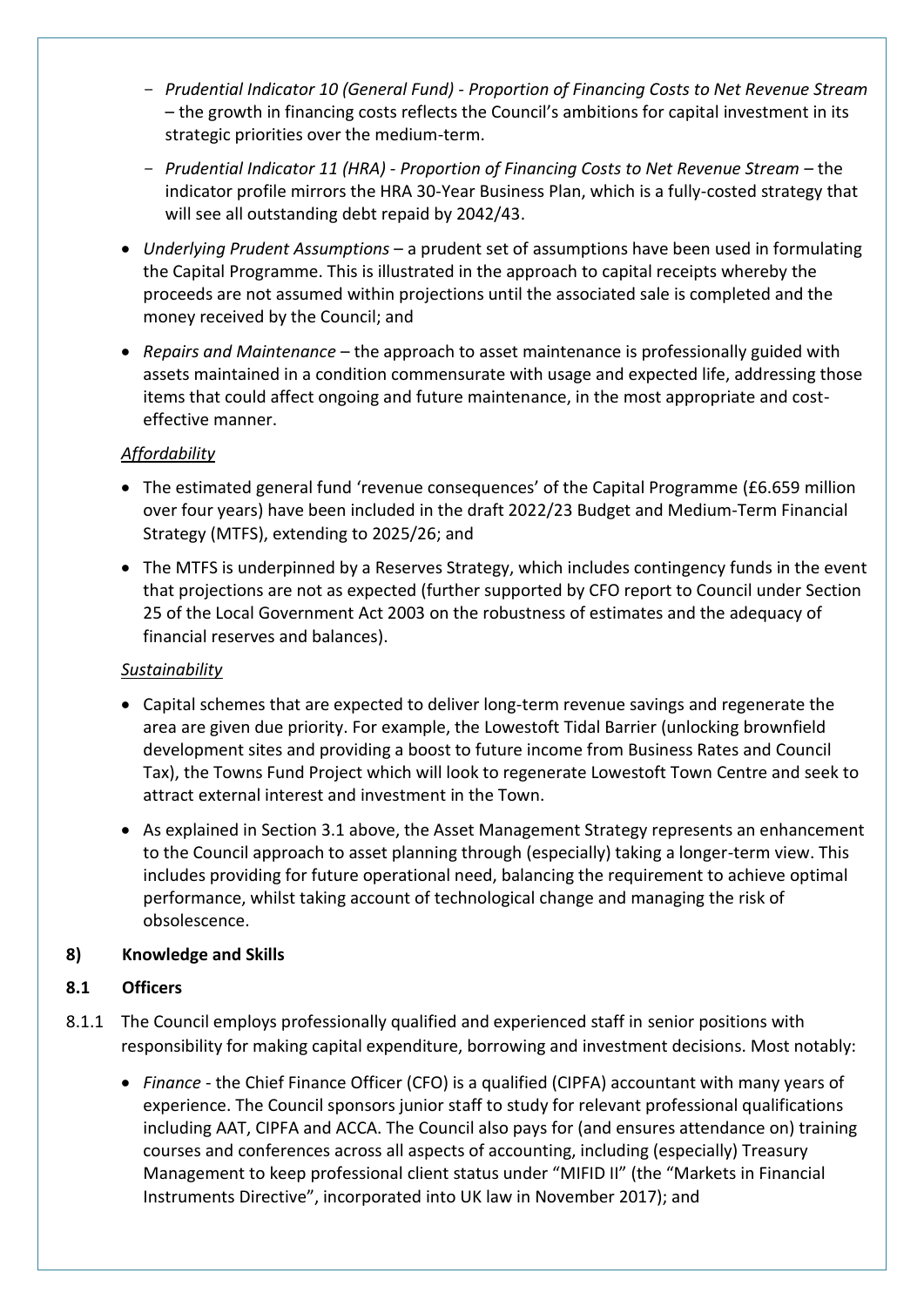- *Property* the Asset and Investment Manager (AIM) a qualified (MRICS) surveyor, with many years of experience – is responsible for Asset Management within the Council. The Asset Management service is well resourced and comprises the Estates Management, Building Services and Development functions of the Council. Each function is headed by an appropriately qualified professional within their individual specialism (e.g., the Building Services team is led by Member of the Chartered Institute of Builders). As with Finance, the Council is strongly committed to supporting both professional and wider staff development within its Asset Management function, with the number of qualified RICS surveyors continuing to increase in recent years. The AIM will also play a key role in the Council's approach to commercial investment and trading (highlighted above in Section 6).
- 8.1.2 The Council also has a separate Housing team that is responsible for overseeing social housing developments within the district.

#### **8.2 External Advisors**

8.2.1 Where the Council does not have the relevant knowledge and skills required, judicious use is made of external advisers and consultants that are experts/specialists in their field. The Council currently employs Arlingclose Limited as Treasury Management advisers, and the Asset Management team will appoint property advisors (e.g., development managers, valuers etc.) to support their work where required. The approach is more cost effective than employing such staff directly and ensures that the Council has access to knowledge and skills commensurate with risk.

#### **8.3 Councillors**

8.3.1 Specifically with regard to Treasury Management, the Council acknowledges the importance of ensuring that members have appropriate capacity, skills, and information to effectively undertake their role. To this end, newly elected East Suffolk councillors with Treasury Management responsibilities will receive tailored training sessions from the Council's Treasury Management advisors (Arlingclose), and regular refresher sessions will also be undertaken for the Audit and Governance Committee.

#### **9) CFO Statement on the Capital Strategy**

#### **9.1 Prudential Code**

- 9.1.1 Paragraph 24 of the Prudential Code determines that…." the Chief Finance Officer should report explicitly on the affordability and risk associated with the Capital Strategy".
- 9.1.2 Accordingly, it is the opinion of the CFO that the Capital Strategy as presented is affordable, and associated risks have been identified and are adequately managed.

#### **9.2 Affordability**

- 9.2.1 The Capital Strategy is affordable and there is a range of evidence to support this assertion, including:
	- *Capital Programme* the Programme as presented above (in Section 2.1) is supported by a robust and resilient MTFS extending through until 2025/26 that contains adequate revenue provision, including sufficient reserves in the event that plans and assumptions do not materialise as expected.
	- *Asset Management* as presented above (in Section 3.1) the Asset Management Strategy is taking a strategic longer-term (i.e., beyond 2024/25) view of the Council's asset base. A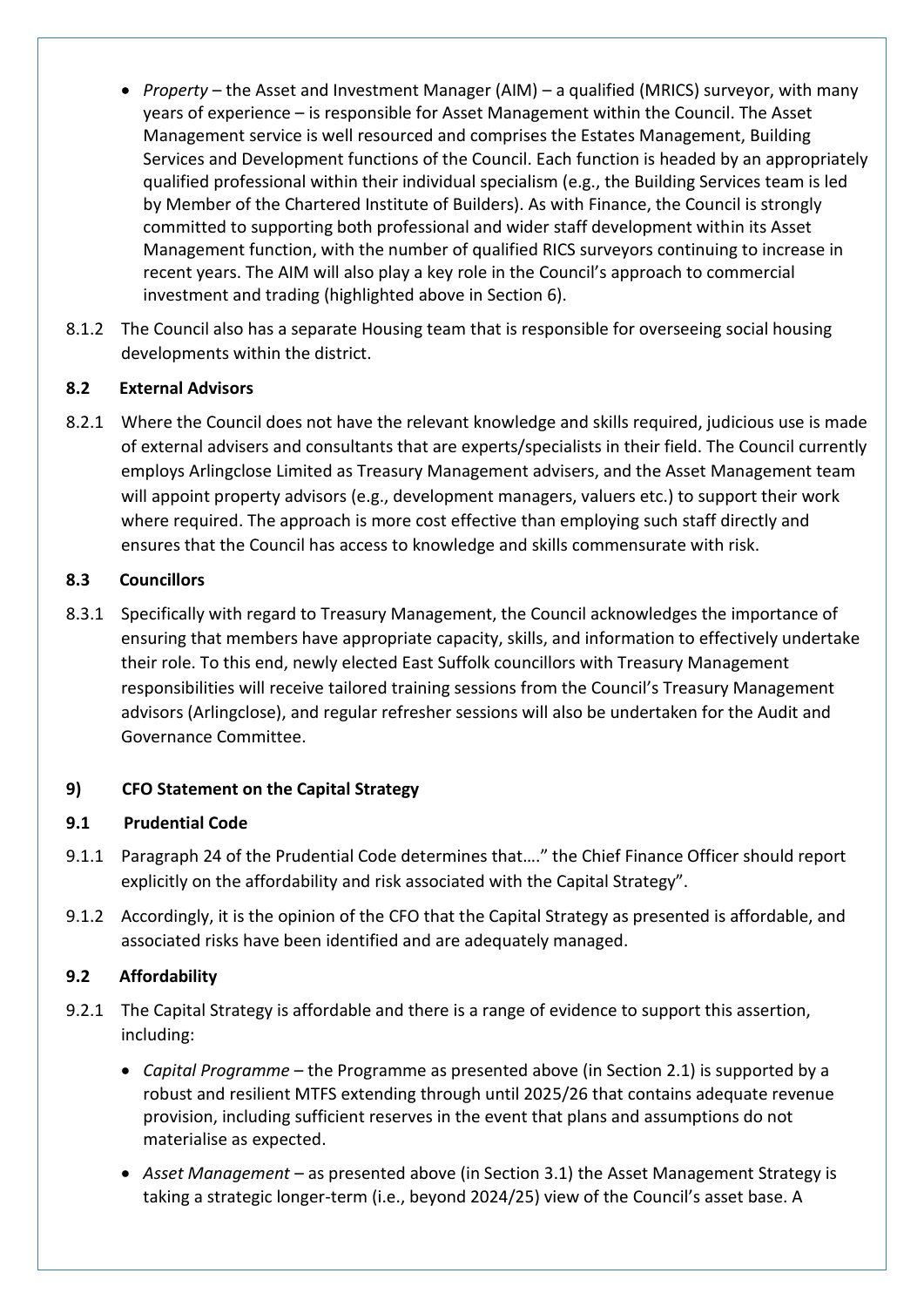fundamental aim of the Strategy is to achieve the optimum balance between future operational need and affordability, which is reflected in its component parts including strategies for purchasing and constructing new assets, investment in existing assets, transferring of assets to other organisations and the disposal of surplus assets; and

#### **9.3 Risk**

- 9.3.1 The risk associated with the Capital Strategy has been identified and is being adequately managed. Evidence to support this assertion includes:
	- *Treasury Management Strategy*  the Council is in the process of formally approving its Treasury Management Strategy for 2022/23 in accordance with CIPFA's "Treasury Management in the Public Services: Code of Practice 2017". That Strategy was developed by the Council's (professionally qualified and experienced) Finance team and informed by specialist advisors Arlingclose and other relevant and extant professional guidance.
	- *Investment Strategy* the Council is also formally approving an Investment Strategy for 2022/23 in accordance with MHCLG's "Statutory Guidance on Local Government Investments (3rd Edition) 2018". As with the Treasury Management Strategy, the Investment Strategy was developed by the Finance team and informed by specialist advisors Arlingclose and other relevant and extant professional guidance; and
- 9.3.2 In addition, the CFO is satisfied that there are no major omissions in terms of financial liabilities – from the Capital Programme in the medium-term.

#### **9.4 Capital Strategy Updates**

- 9.4.1 The Capital Strategy is a 'living document' and will be periodically usually annually updated to reflect changing local circumstances and other significant developments.
- 9.4.2 Prudential Code update: In February 2021 CIFPA consulted on a revised Prudential Code guidance with consultation closing in April 2021. More that 100 responses from Local Authorities and their representative Treasury Management Advisors were received with a summary of the consultation and proposals published in July 2021. A second technical consultation on the proposals opened in September 2021 and closed in November 2021 with publication of the second consultation in December 2021.

The primary changes to the Prudential code focus on:

- Local Authorities must not borrow to invest for the primary purpose of commercial return
- prudence investment/spending decisions that increase the capital financing requirement (CFR) unless directly or primarily related to the functions of the authority will be viewed as not being prudent.
- sale of commercial investments to be considered as an alternative to new borrowing for service purposes
- Prudential Indicators to be monitored and reported to members at least quarterly as part of regular budget monitoring
- new prudential indicators will be required to show income from commercial and service investments to net revenue stream.
- 9.4.3 With many Capital and Treasury Management strategies being written and approved by Councils the revised Prudential Code requirements will be implemented as part of a "soft launch" and expected to take effect in 2023/24 strategies.